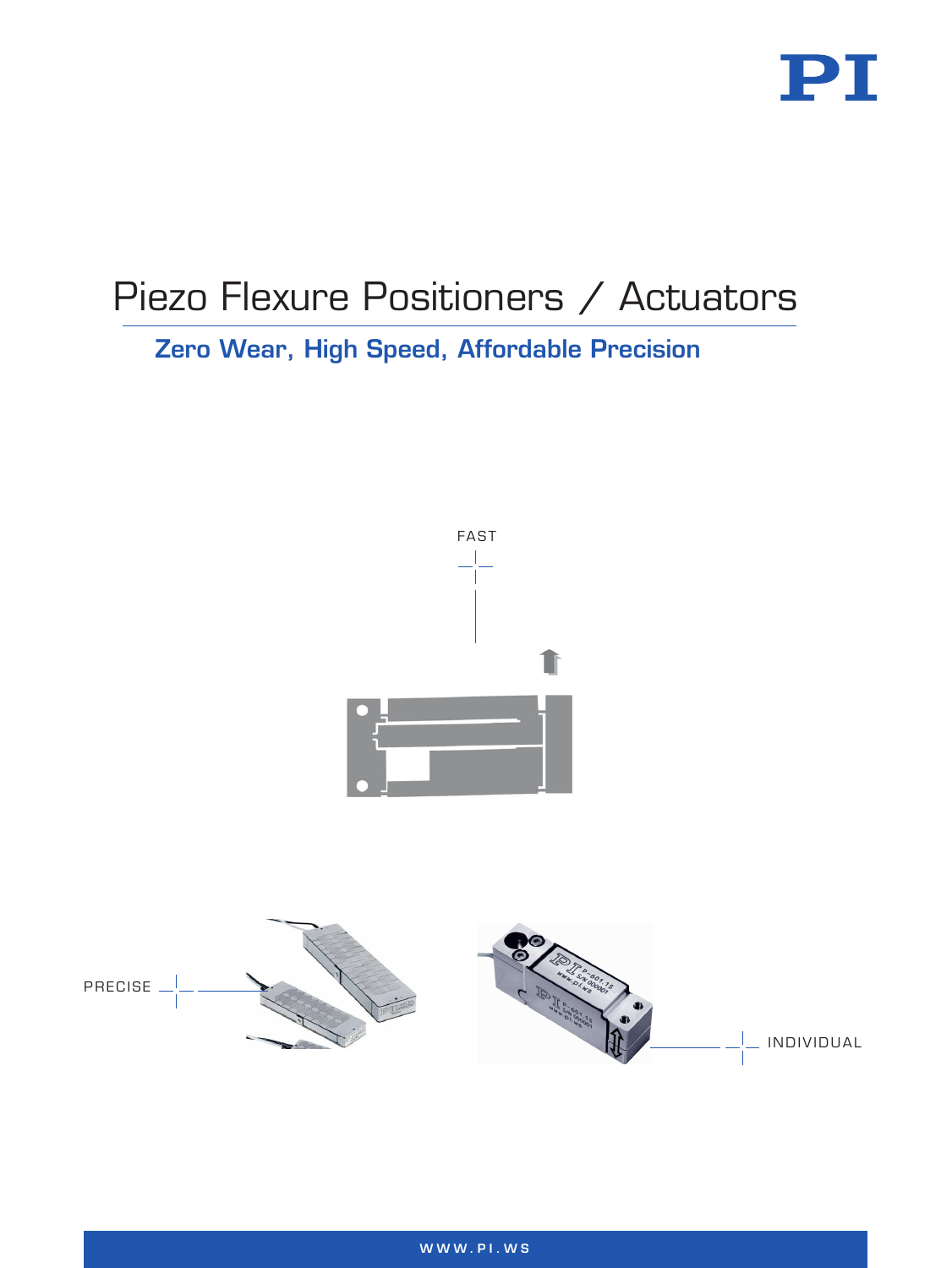# PI

## **Integrated Guiding System, High Force and Large Travel Ranges** P-602 High Stiffness Flexure Actuators, to 1000 µm



P-602 linear actuator family featuring travel ranges of 100, 500, and 1000 µm (from left to right)



|             | L                | в              | н              |
|-------------|------------------|----------------|----------------|
| $P-602.1xx$ | 28               | 17             | 9              |
| P-602.3xx   | 46               | 19             | 9              |
| P-602.5xx   | 85               | 26             | 9              |
| P-602.8xx   | 126              | 34             | 14             |
| $P-602.1x8$ | 28               | 22             | 14             |
| P-602.3x8   | 46               | 24             | 14             |
| P-602.5x8   | 85.              | 31             | 14             |
| P-602.1xx   | M                | $\overline{A}$ | $\overline{u}$ |
| P-602.3xx   | M2.5             | 6              | 6              |
|             | M2.5             | 6              | 6              |
| P-602.5xx   | M2.5             | 6              | 6.             |
| P-602.8xx   | M4               | 10             | 11             |
| P-602.1x8   | M2.5             | б              | 11             |
| P-602.3x8   | M <sub>2.5</sub> | 6              | 11             |
| P-602.5x8   | M2.5             | 6              | 11             |
|             |                  |                |                |

- **E** Frictionless Flexure Guiding System for Straight Motion
- $\blacksquare$  Integrated Motion Amplifier for Travel Ranges to 1 mm
- High Dynamics and Stiffness, Forces to 400 N, Backlash-**Free Construction**
- Outstanding Lifetime Due to PICMA<sup>®</sup> Piezo Actuators
- $\blacksquare$  **Available with Integrated Position Sensor**
- Custom Designs with Larger Travel or Faster Response **and Non-Magnetic Versions Feasible**

| <b>Model</b>                             | P-602.100<br>P-602.1S0<br>P-602.1SL | P-602.300<br>P-602.3S0<br>P-602.3SL | P-602.500<br>P-602.5S0<br>P-602.5SL | P-602.108<br>P-602.1S8<br>P-602.1L8                                                                             | P-602.308<br>P-602.3S8<br>P-602.3L8 | P-602.508<br>P-602.5S8<br>P-602.5L8 | P-602.800<br>P-602.8S0<br>P-602.8SL | <b>Units</b>                    | <b>Tolerance</b>    |    |
|------------------------------------------|-------------------------------------|-------------------------------------|-------------------------------------|-----------------------------------------------------------------------------------------------------------------|-------------------------------------|-------------------------------------|-------------------------------------|---------------------------------|---------------------|----|
| Active axes                              | X                                   | X                                   | X                                   | X                                                                                                               | $\times$                            | X                                   | X                                   |                                 |                     |    |
| <b>Motion and</b><br>positioning         |                                     |                                     |                                     |                                                                                                                 |                                     |                                     |                                     |                                 |                     |    |
| Integrated sensor                        |                                     | -/SGS/SGS -/SGS/SGS -/SGS/SGS       |                                     | $-$ /SGS/SGS                                                                                                    | $-$ / SGS / SGS                     | $-$ / SGS / SGS                     | $-$ / SGS / SGS                     |                                 |                     |    |
| Open-loop travel,<br>-20 to +120 V       | 120                                 | 300                                 | 600                                 | 100                                                                                                             | 300                                 | 500                                 | 1000                                | μm                              | min.<br>$(+20\%/0)$ |    |
| Closed-loop travel                       | $-/100/100$                         | $-1300/300$                         | $-/500/500$                         | $-/100/100$                                                                                                     | $-1300/300$                         | $-/500/500$                         | $-/1000/1000$                       | µm                              |                     |    |
| Open-loop<br>resolution                  | 0.2                                 | 0.3                                 | 0.4                                 | 0.2                                                                                                             | 0.3                                 | 0.4                                 | 0.5                                 | nm                              | typ.                |    |
| Closed-loop<br>resolution                | $-12/2$                             | $-13/3$                             | $-13/3$                             | $-12/2$                                                                                                         | $-13/3$                             | $-13/3$                             | $-1717$                             | nm                              | typ.                |    |
| Linearity,<br>closed-loop                | $-/0.5/0.5$                         | $-/0.5/0.5$                         | $-/0.5/0.5$                         | $-/0.5/0.5$                                                                                                     | $-/0.5/0.5$                         | $-/0.5/0.5$                         | $-/1.5/1.5$                         | $\%$                            | typ.                |    |
| Repeatability                            | $-/10/10$                           | $-/20/20$                           | $-/35/35$                           | $-/10/10$                                                                                                       | $-/20/20$                           | $-/35/35$                           | $-/60/60$                           | nm                              | typ.                |    |
| <b>Mechanical</b><br>properties          |                                     |                                     |                                     |                                                                                                                 |                                     |                                     |                                     |                                 |                     |    |
| Stiffness in<br>motion direction         | 0.8                                 | 0.35                                | 0.3                                 | 2.3                                                                                                             | 0.75                                | 0.65                                | 0.4                                 | $N/\mu m$                       | ±20%                |    |
| Unloaded<br>resonant frequency           | 1000                                | 450                                 | 230                                 | 1000                                                                                                            | 450                                 | 230                                 | 150                                 | Hz                              | ± 20%               |    |
| <b>Blocking force</b>                    | 80                                  | 105                                 | 150                                 | 230                                                                                                             | 225                                 | 325                                 | 400                                 | N                               | max.                |    |
| <b>Drive properties</b>                  |                                     |                                     |                                     |                                                                                                                 |                                     |                                     |                                     |                                 |                     |    |
| Ceramic type                             | PICMA <sup>®</sup><br>P-885         | <b>PICMA®</b><br>P-885              | PICMA <sup>®</sup><br>P-885         | PICMA <sup>®</sup><br>P-888                                                                                     | <b>PICMA®</b><br>P-888              | PICMA <sup>®</sup><br>P-888         | PICMA <sup>®</sup><br>P-888         |                                 |                     |    |
| Electrical<br>Capacitance                | 1.5                                 | 3.1                                 | 6.2                                 | 6                                                                                                               | 13                                  | 26                                  | 39                                  | μF                              | ±20%                |    |
| Dynamic operating<br>current coefficient | 1.9                                 | 1.3                                 | 1.6                                 | 7.5                                                                                                             | 5                                   | 6                                   | $\overline{4}$                      | $\mu$ A/(Hz $\bullet$ um) ± 20% |                     |    |
| <b>Miscellaneous</b>                     |                                     |                                     |                                     |                                                                                                                 |                                     |                                     |                                     |                                 |                     |    |
| Operating<br>temperature range           | -20 to 80                           | -20 to 80                           | -20 to 80                           | -20 to 80                                                                                                       | -20 to 80                           | -20 to 80                           | -20 to 80                           | °C                              |                     | -1 |
| <b>Material</b>                          |                                     |                                     |                                     | Stainless steel Stainless steel Stainless steel Stainless steel Stainless steel Stainless steel Stainless steel |                                     |                                     |                                     |                                 |                     |    |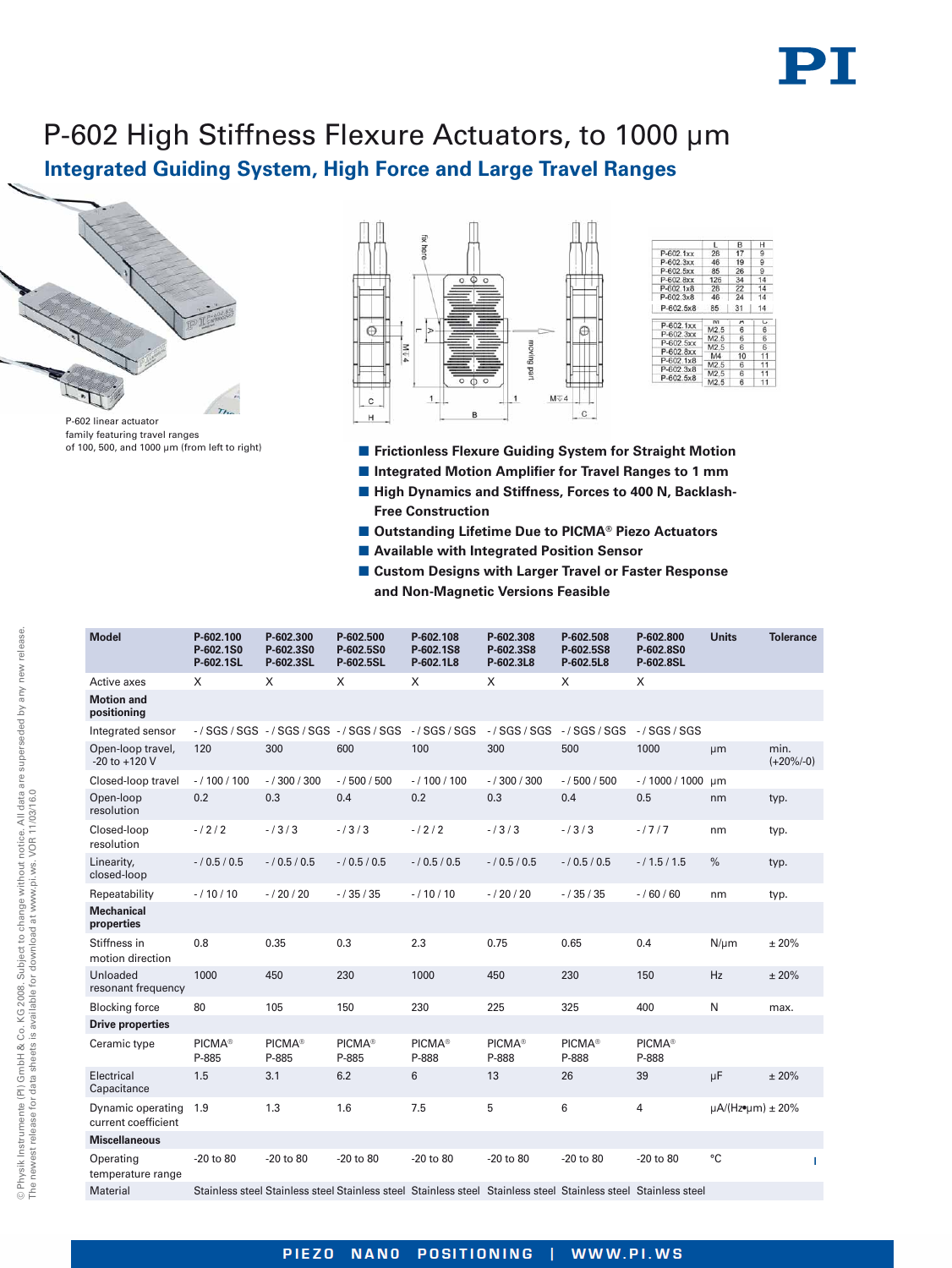

## P-601 PiezoMove™ Flexure-Actuator

### **Flexure-Guided OEM Piezo Actuator with Long Stroke to 400 µm**



- **E** Flexure Guidance for Frictionless, Ultra-Straight Motion
- Travel Ranges to 400 µm
- **Resolution to 0.2 nm**
- $\blacksquare$  **High Dynamics and Stiffness**
- - **Custom Designs with Longer Travel or Faster Response and Non-Magnetic Versions Feasible**
- Outstanding Lifetime Due to PICMA<sup>®</sup> Piezo Actuators
- Choice of Closed-Loop and Open-Loop Models
- **E Ideal OEM Actuator for Precision Motion Control in Optics, Medical, Biotech and Microfluidics Applications**

The flexure-guided, lever-amplified PiezoMove™ P-601 actuators provide large vertical travel ranges up to 400 µm, fast response and high positioning accuracy in a very small package. With settling times of only a few milliseconds and a resolution in the sub-nanometer range they are well suited for both static and dynamic applications.

P-601 PiezoMove™ lever-amplified actuators cover the range between direct-driven preloaded piezo translators, such as the P-840 series (see p. 1-74) and single-axis nanopositioning stages, like the P-611 series (see p. 2-20). Compared to direct-driven piezo translators, lever-amplified actuators offer larger travel ranges and much higher lateral stiffness and guiding precision. Compared to single-axis nanopositioning stages, they offer significantly smaller sizes.

#### **OEM Actuator with Integrated Guidance**

With their highly precise, frictionless flexure guidance, a very high stiffness and excellent straightness of motion are achieved. Together with their small dimensions and the costeffective design, the P-601 lever amplified actuators are especially suited for OEM applications. Versions with strain-gauge sensors (SGS) are equipped with a full bridge circuit that is insensitive to thermal drift. Versions without sensors are also available for open-loop applications such as in high-speed switches and pumps. In addition to the standard steel models, special invar and non-magnetic versions are available on request.

#### **Ceramic Insulated Piezo Actuators Provide Long Lifetime**

Highest possible reliability is assured by the use of award-winning PICMA® multilayer piezo actuators.



|                                                 | P-601.1S<br>P-601.1SL                           | P-601.4S<br>P-601.4SL<br>S                      | Units     |
|-------------------------------------------------|-------------------------------------------------|-------------------------------------------------|-----------|
| Active axes                                     | Z                                               | Ζ                                               |           |
| <b>Motion and positioning</b>                   |                                                 |                                                 |           |
| Integrated sensor                               | SGS                                             | SGS                                             |           |
| Open-loop travel, -20 to +120 V 100             |                                                 | 400                                             | μm        |
| Closed-loop travel                              | 100                                             | 400                                             | μm        |
| Open-loop resolution                            | 0.2                                             | 0.4                                             | nm        |
| Closed-loop resolution                          | 2                                               | 12                                              | nm        |
| Linearity, closed-loop                          | 0.1                                             | 0.3                                             | %         |
| Repeatability                                   | 8                                               | 30                                              | nm        |
| Runout $θ_x$ , $θ_y$                            | 20/10                                           | 20/10                                           | µrad      |
| <b>Mechanical properties</b>                    |                                                 |                                                 |           |
| Stiffness in motion direction                   | 0.8                                             | 0.28                                            | $N/\mu m$ |
| Unloaded resonant frequency                     | 750                                             | 350                                             | Hz        |
| Resonant frequency @ 30 g                       | 620                                             | 290                                             | Hz        |
| Push/pull force capacity<br>in motion direction | 30/10                                           | 15/10                                           | N         |
| Lateral force                                   | 30                                              | 30                                              | N         |
| <b>Drive properties</b>                         |                                                 |                                                 |           |
| Ceramic type                                    | PICMA <sup>®</sup> P-885                        | <b>PICMA® P-885</b>                             |           |
| <b>Electrical capacitance</b>                   | 1.5                                             | 4.6                                             | μF        |
| <b>Miscellaneous</b>                            |                                                 |                                                 |           |
| Operating temperature range                     | $-20$ to 80                                     | $-20$ to 80                                     | °C        |
| Material                                        | Stainless steel                                 | Stainless steel                                 |           |
| Mass without cables                             | 0.05                                            | 0.11                                            | kg        |
| Cable length                                    | S-version: 0.3<br>SL-version: 1.5               | S-version: 0.3<br>SL-version: 1.5               | m         |
| Sensor / voltage connection                     | S-version:<br>open leads<br>SL-version:<br>LEMO | S-version:<br>open leads<br>SL-version:<br>LEMO |           |
|                                                 |                                                 |                                                 |           |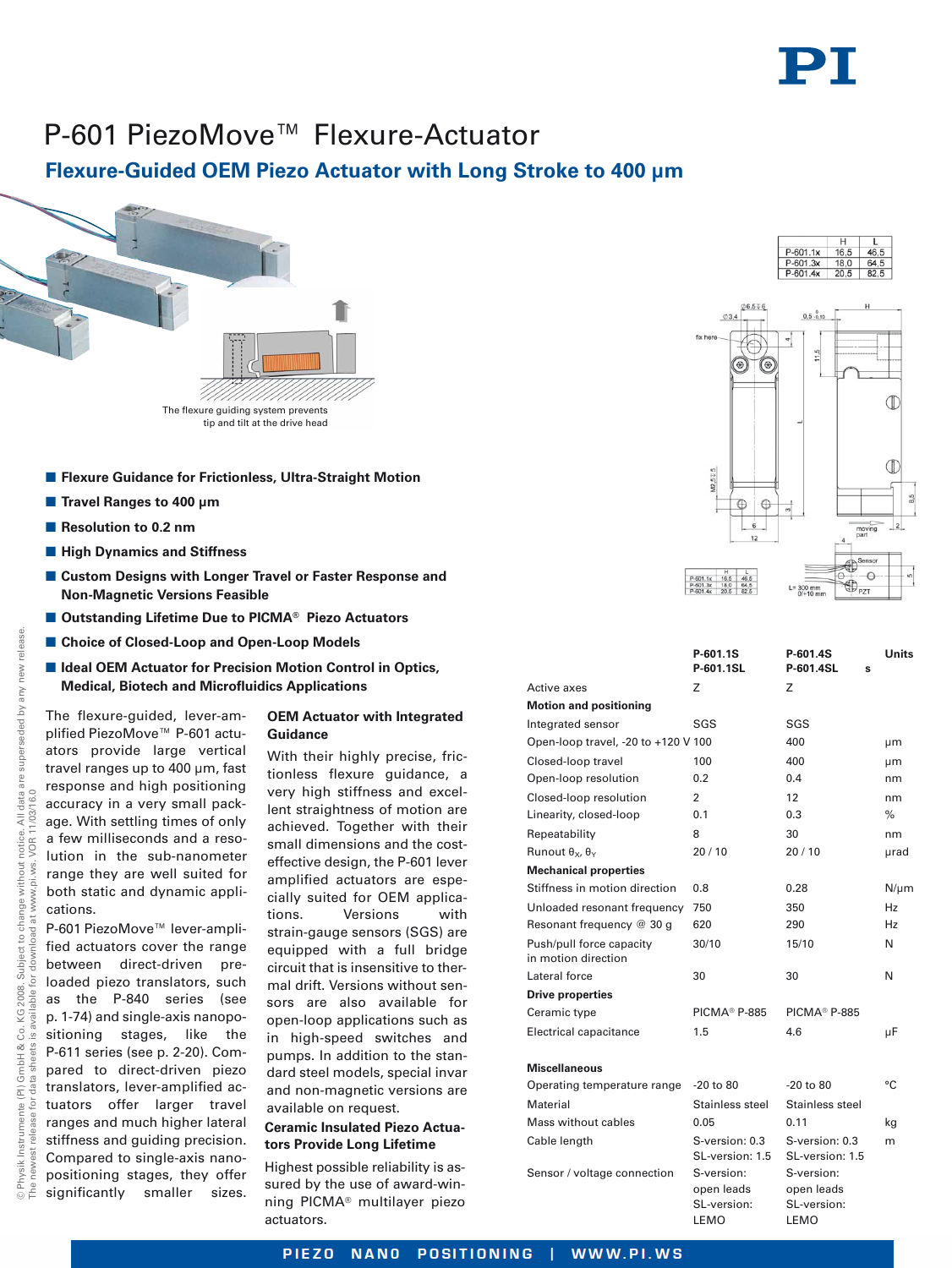## P-603 PiezoMove Linear Flexure Actuator

### **Low-cost and with Large Travel Ranges**





P-603 linear actuators with 500 and 100 um travel range (from left to right). CD for size comparison

- **E** Frictionless, High-Precision Flexure Guiding System
- Travel Ranges to 500 µm
- **E** Cost-Effective Design
- Outstanding Lifetime Due to PICMA<sup>®</sup> Piezo Actuators
- **E** Available with Integrated Position Sensor
- **E Ideal OEM Actuators for Precision Motion Control in Optics, Medical, Biotech and Microfluidics Applications**
- **E** Custom Designs with Larger Travel or Faster Response and **Non-Magnetic Versions Feasible**

#### P-603 PiezoMove flexure-guided piezo actuators integrate a frictionless high-efficiency motion amplifier to combine large travel ranges up to 500 µm with high stiffness and very fast response. The flexure guides reduce tip at the drive head to a minimum saving the cost for additional guiding systems when integrating these actuators in micro-dispensing devices, pumps or servo valves. The overall precision of 10s of nanometers also makes these devices ideal for nanomanipulation applications.

### **Options and Custom Versions**

For OEM applications, Piezo-Move actuators can be modified in various ways to suit the customer's requirements. The stiffness and force generation can be influenced via the lever design and the dimensions of the piezo ceramics used in the actuator.

#### **Technical Data (preliminary)**

| <b>Model</b>                             | P-603.1S0<br>P-603.1SL                                                           | P-603.3S0<br>P-603.3SL                                                           | P-603.5S0<br>P-603.5SL                                                           | P-603.x00<br>open-loop<br>versions | <b>Units</b>             |
|------------------------------------------|----------------------------------------------------------------------------------|----------------------------------------------------------------------------------|----------------------------------------------------------------------------------|------------------------------------|--------------------------|
| Active axes                              | X                                                                                | X                                                                                | X                                                                                | X                                  |                          |
| <b>Motion and positioning</b>            |                                                                                  |                                                                                  |                                                                                  |                                    |                          |
| Integrated sensor                        | SGS                                                                              | SGS                                                                              | SGS                                                                              |                                    |                          |
| Open-loop travel, -20 to +120 V          | 100                                                                              | 300                                                                              | 550                                                                              | as P-603.xS0                       | μm                       |
| Closed-loop travel                       | 100                                                                              | 300                                                                              | 500                                                                              |                                    | μm                       |
| Open-loop resolution                     | 0.2                                                                              | 0.3                                                                              | 0.4                                                                              | as P-603.xS0                       | nm                       |
| Closed-loop resolution                   | 2                                                                                | $\overline{4}$                                                                   | 7.5                                                                              |                                    | nm                       |
| Linearity, closed-loop                   | 0.3                                                                              | 0.3                                                                              | 0.3                                                                              |                                    | $\%$                     |
| Repeatability                            | 8                                                                                | 10                                                                               | 30                                                                               | -                                  | nm                       |
| <b>Mechanical properties</b>             |                                                                                  |                                                                                  |                                                                                  |                                    |                          |
| Stiffness in motion direction            | 0.25                                                                             | 0.14                                                                             | 0.06                                                                             | as P-603.xS0                       | $N/\mu m$                |
| Unloaded resonant frequency              | 900                                                                              | 450                                                                              | 300                                                                              | as P-603.xS0                       | Hz                       |
| <b>Blocking force</b>                    | 20                                                                               | 35                                                                               | 25                                                                               | as P-603.xS0                       | N                        |
| <b>Drive properties</b>                  |                                                                                  |                                                                                  |                                                                                  |                                    |                          |
| Ceramic type                             | PICMA <sup>®</sup> P-885                                                         | PICMA <sup>®</sup> P-885                                                         | PICMA <sup>®</sup> P-885                                                         | PICMA <sup>®</sup> P-885           |                          |
| <b>Electrical Capacitance</b>            | 1.5                                                                              | 3.1                                                                              | 3.7                                                                              | as P-603.xS0                       | μF                       |
| Dynamic operating<br>current coefficient | 1.9                                                                              | 1.3                                                                              | 1.6                                                                              | as P-603.xS0                       | $\mu A/(Hz \cdot \mu m)$ |
| <b>Miscellaneous</b>                     |                                                                                  |                                                                                  |                                                                                  |                                    |                          |
| Operating temperature range              | $-20$ to $80$                                                                    | $-20$ to $80$                                                                    | $-20$ to $80$                                                                    | $-20$ to $80$                      | °C                       |
| Material                                 | Stainless steel                                                                  | Stainless steel                                                                  | Stainless steel                                                                  | Stainless steel                    |                          |
| <b>Dimensions</b>                        | 31x18x5                                                                          | 50x20x5                                                                          | 51x20x5                                                                          | as P-603.xS0                       | mm                       |
| <b>Mass</b>                              | 0.02 / 0.031                                                                     | 0.032 / 0.043                                                                    | 0.038 / 0.049                                                                    | as P-603.xS0                       | kg                       |
| Cable length                             | 0.5                                                                              | 0.5                                                                              | 0.5                                                                              | 0.5                                | m                        |
| Sensor / voltage connection              | S-version:<br>open leads<br>SL-version:<br><b>LEMO</b> connector<br>(SGS Sensor) | S-version:<br>open leads<br>SL-version:<br><b>LEMO</b> connector<br>(SGS Sensor) | S-version:<br>open leads<br>SL-version:<br><b>LEMO</b> connector<br>(SGS Sensor) | Open leads                         |                          |

Recommended controller / amplifier

E-610 controller / amplifier see p. 2-110, E-625 bench-top controller see p. 2-114

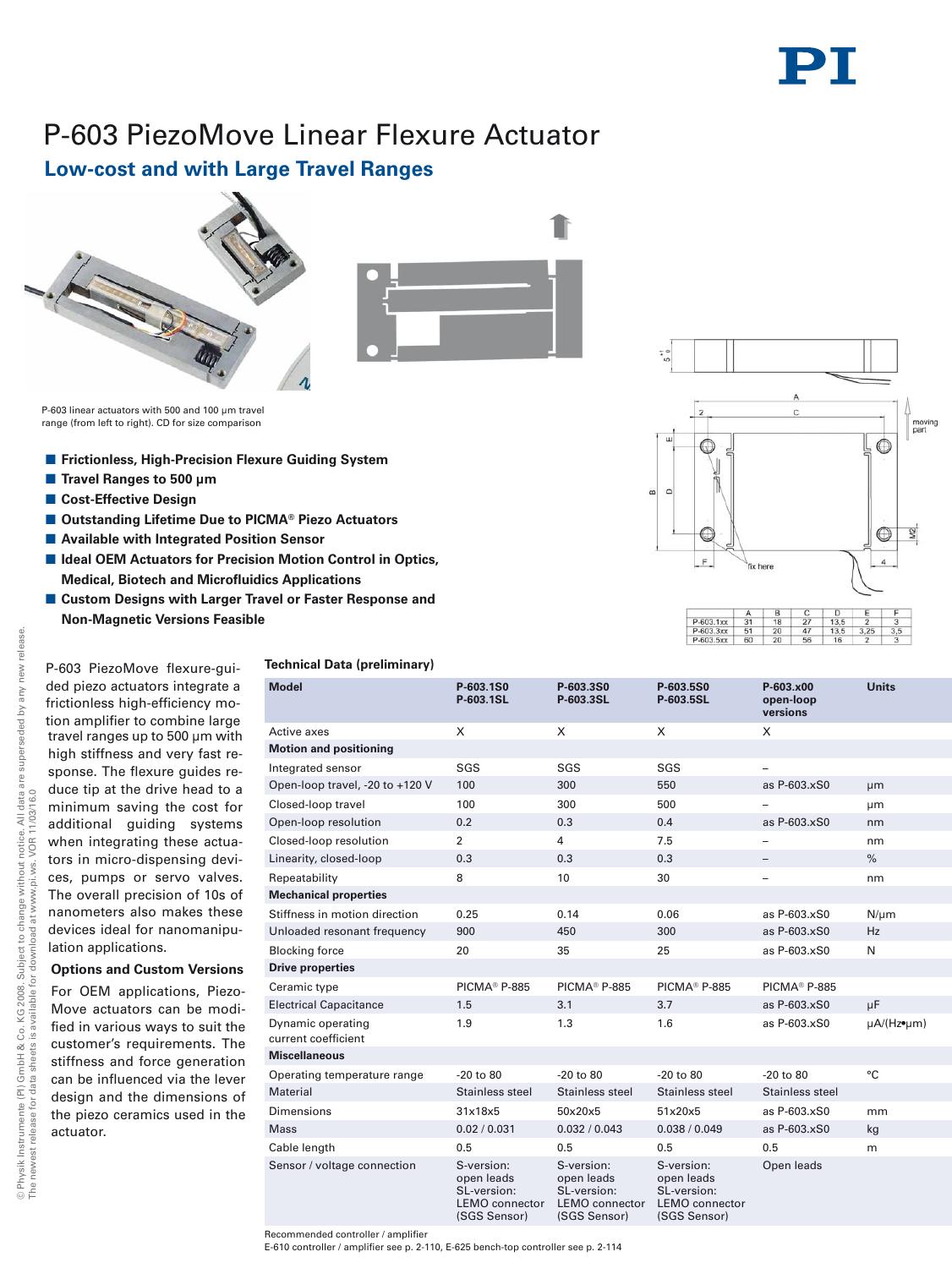## P-853 · P-854

### **PiezoMike: Piezoelectric Micrometer Drive**



P-853 (left), P-854 (right)

- Alternative for Standard Micrometer Drives
- **Manual Travel to 18 mm**
- Piezoelectric High-Resolution Travel to 25 µm
- **E** Sub-Nanometer Resolution
- **E** Dynamic Operation to 10 Hz

P-853/P-854 PiezoMikes are micrometer drives with integrated high-resolution piezo linear drives. They can be operated manually, like standard micrometer drives. Sensitivity of the micrometer is 1 µm. By controlling the piezo voltage, the micrometer tip is automatically moved in and out (up to 25 µm) relative to the manually set position. Resolution of the piezoelectric motion is in the sub-nanometer range. The PiezoMike can therefore be used as a remotely controlled fine positioning element.

#### **Working Principle**

A sophisticated wire EDM (electric discharge machining) flexure motion amplifier doubles the displacement of a piezo linear actuator. It also serves as a linear guide to the micrometer drive, which is moved back and forth when the piezo drive voltage is changed. This design is compact and mechanically stable.

#### **Ordering Information**

#### **P-853.00**

PiezoMike, Piezoelectric Micrometer Drive, 6 mm, 25 µm

#### **P-854.00**

PiezoMike, Piezoelectric Micrometer Drive, 18 mm, 25 µm

**Ask about custom designs!**